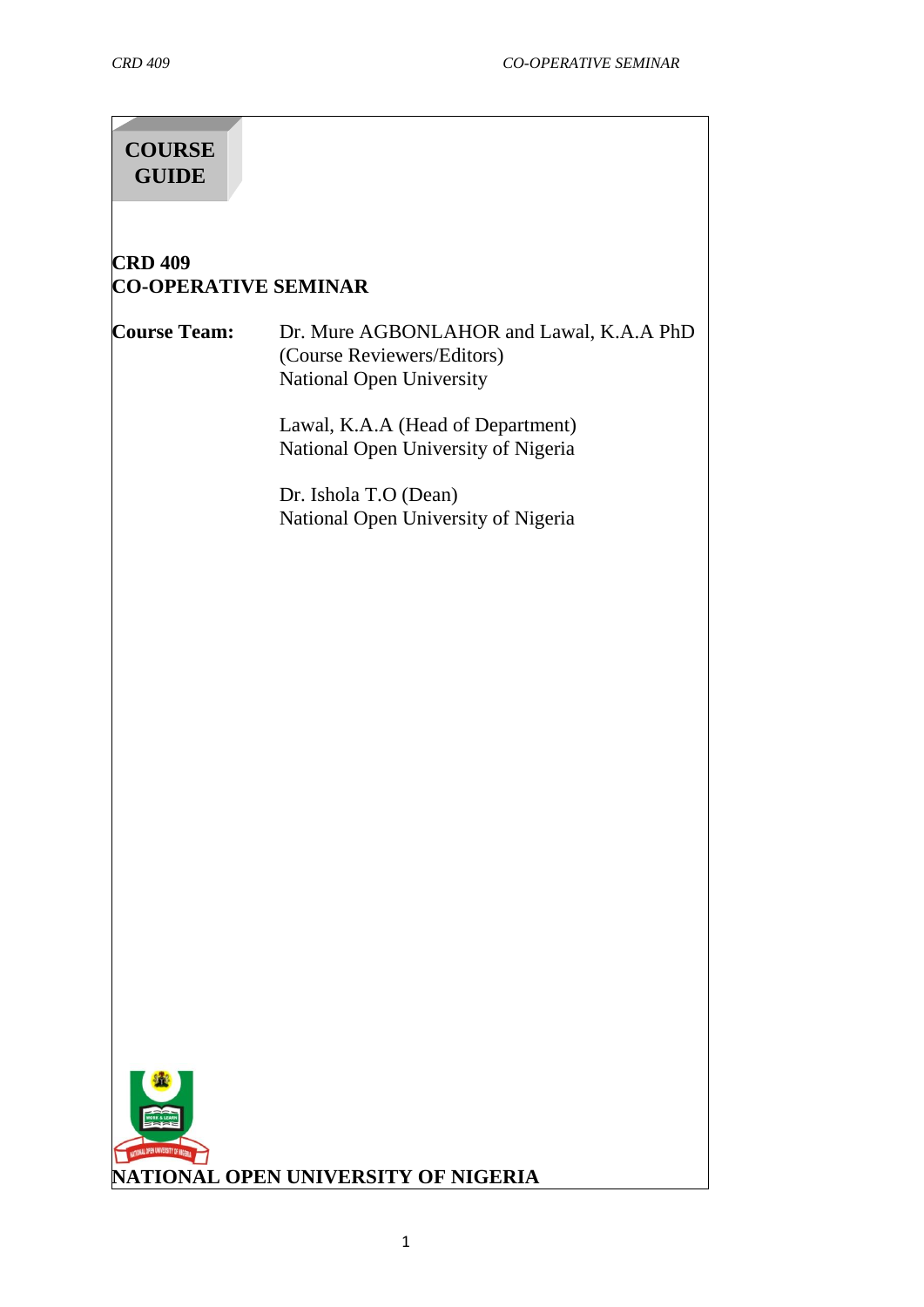National Open University of Nigeria **Headquarters** University Village Plot 91 Cadastral Zone Nnamdi Azikiwe Expressway Jabi, Abuja.

Lagos Office 14/16 Ahmadu Bello Way Victoria Island, Lagos

e-mail: [centralinfo@noun.edu.ng](mailto:centralinfo@noun.edu.ng) URL: [www.noun.edu.ng](http://www.noun.edu.ng/)

Published by: National Open University of Nigeria

ISBN:

Printed: 2017

All Rights Reserved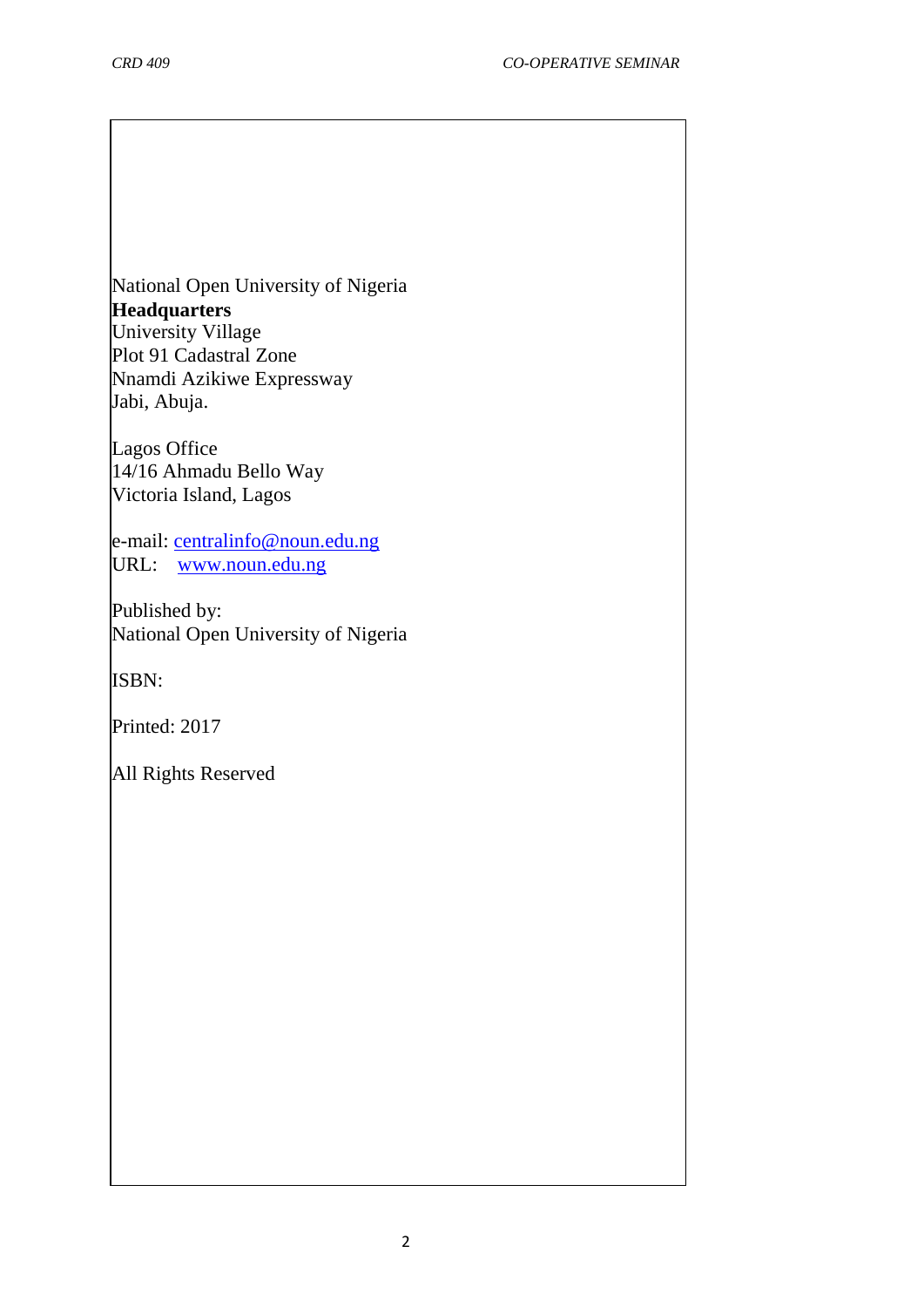## **INTRODUCTION**

Seminar in Cooperative Management is a 2 credit unit course for final year students of B.Sc. Cooperative and Rural Development. The seminar is an independent presentation. It is compulsory for all students that intend to write their Bachelor's degree thesis in the session under consideration. Each student will present a paper on the topic approved by the supervisor. The presentation shall be within the time stipulated by the seminar panel (Programme leader, Coordinator and Facilitators). Students' assessment will be based on the demonstrated knowledge of the topic in relation to the relevant branch of cooperative management, comportment and communication skills. The seminar presentation will normally be conducted in a conducive environment.

## **OBJECTIVES OF THE SEMINAR**

- 1. The objectives of the Seminar are to: Familiarize the students to appreciate problems and other the basic issues in Cooperative Management.
- 2. Develop the analytical skills of students in cooperative research and field surveys
- 3. Develop the confidence of students in public presentations
- 4. Develop the written and project reporting skills of students.
- 5. Develop competence in statistical analyses of data
- 6. Develop skills in writing academic papers.

## **SEMINAR PAPER OUTLINE**

Students are expected to cover the following areas:

- 1. Introduction
	- a. General overview
	- b. Problem definition/research questions and study objectives
- 2. Literature review on the topic.
- 3. Research Methodology Study location, Data and sampling procedure/Analytical techniques.
- 4. Results and Discussion
- 5. Conclusion and Recommendations.
- 6. References.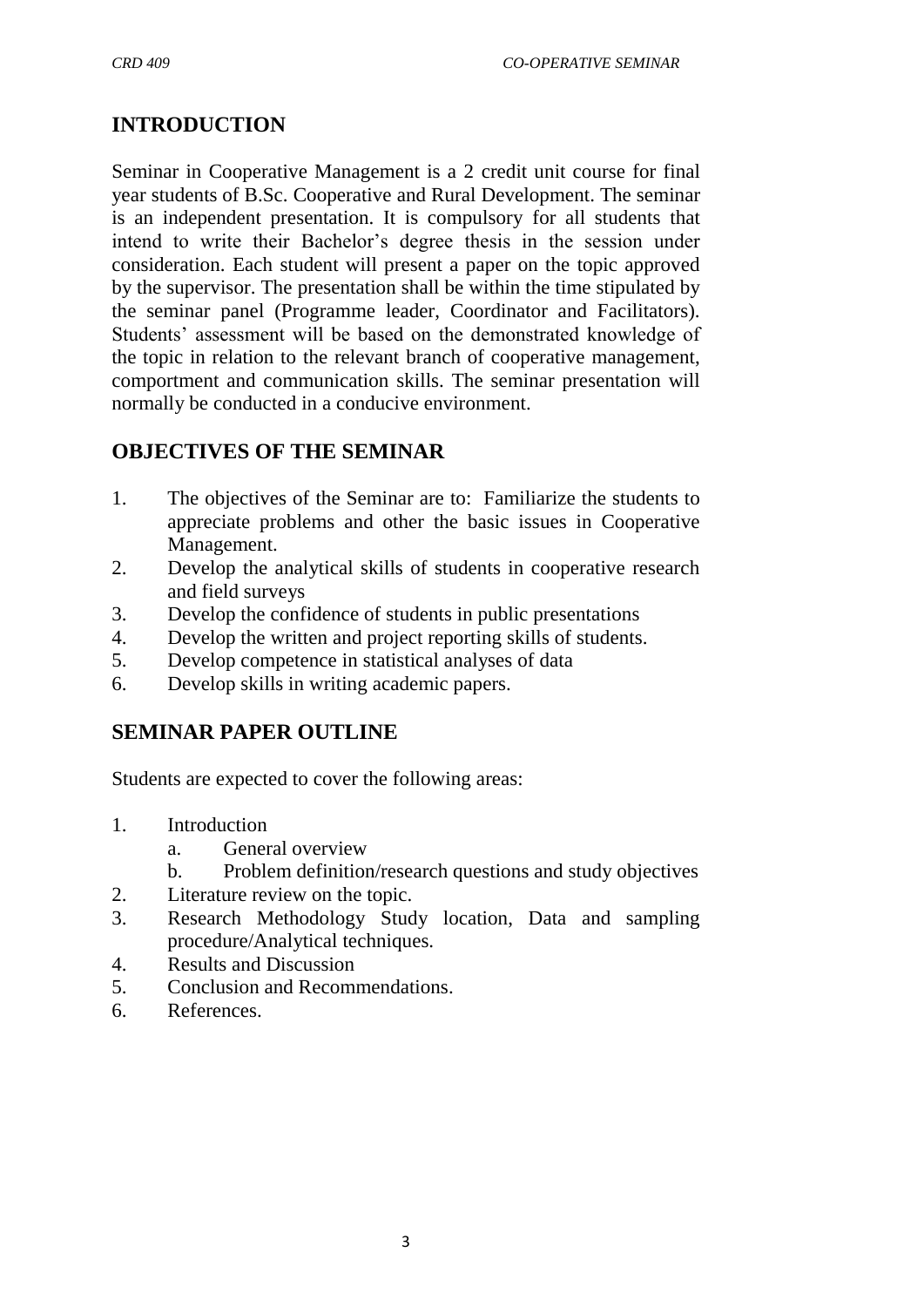## **AREAS FROM WHICH STUDENTS CAN CHOOSE A TOPIC**

These are the areas in which student can generate their presentation topic from:

- 1. Identification and choice of cooperative business opportunities.
- 2. Business feasibility study.
- 3. Starting a small business.
- 4. Bankable business proposals.
- 5. Cooperative business finance identification and use of Micro-Credit Institution.
- 6. Pricing principles and competitive business analysis.
- 7. Demand analysis.
- 8. Cooperative management problems and financing
- 9. Cooperative and self employment
- 10. Cooperatives Organizing and management problems and prospects
- 11. Cooperatives and Development –Rural and Urban
- 12. Cooperatives and industrialization
- 13. Cooperatives and Trade union- confiscatory or complementary
- 14. Cooperative and Mass Literacy
- 15. Cooperatives Democracy and Efficiency
- 16. Cooperatives and Local and State Government
- 17. Officialization and De-officialization of cooperatives
- 18. Cooperatives Organizational Structure, e.t.c
- 19. Indigenous versus Imported cooperatives
- 20. Cooperatives and Inflation in Nigeria
- 21. Cooperatives for the Rich or the Poor?
- 22. Cooperatives and various Programmes –MAMSER, School to land e.t.c

## **PREPARATION AND PRESENTATION OF A SEMINAR PAPER**

- 1. Determine your seminar's time limit
	- a. Allow 1/4 of that time for questions
	- b. The remaining time is available for your talk
- 2. Determine your audience
	- a. Interests b
	- b. Level of understanding
- 3. Pick your major topics
	- a. Estimate the time needed for each
	- b. Make sure these times don't exceed your 3/4 total allotment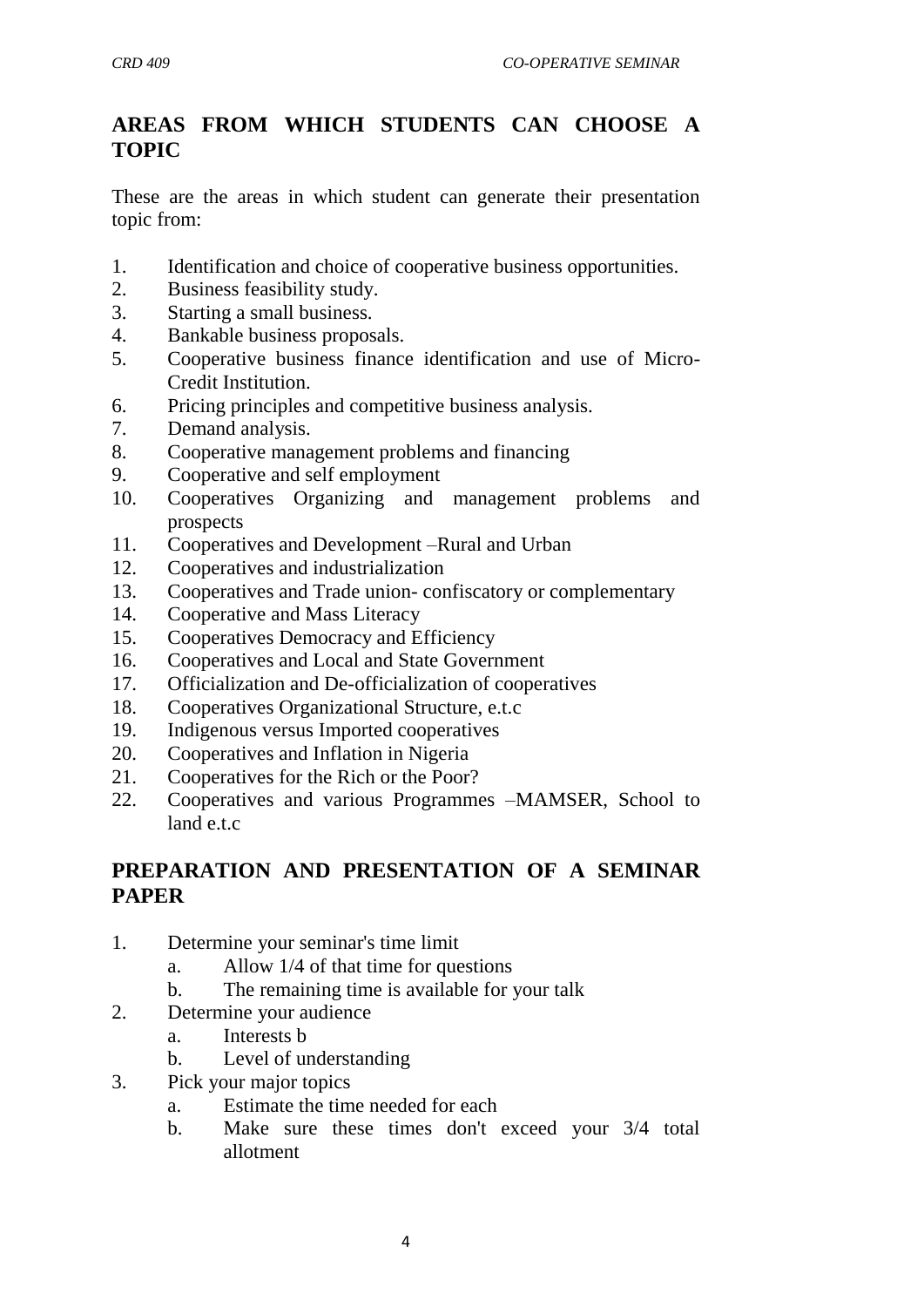- c. Add or remove topics as needed to meet that time constraint
- d. Make sure all the topics are in a logical order
- 4. For each major topic, choose the subtopics
	- a. Estimate the time needed for each subtopic
	- b. Make sure these times don't exceed your 3/4 total allotment
	- c. Add or remove subtopics as needed to meet that time constraint.
	- d. Make sure each subtopic is in the appropriate topic
	- e. Make sure all the subtopics within each topic are presented in a logical order
- 5. Determine which points you want to make
	- a. Each point is a SINGLE idea or example.
	- b. Make sure each point is relevant to your audience.
	- c. For each point, pick the best subtopic.
	- d. Once all your points have been placed in subtopics, rearrange the points within each subtopic into logical order.
	- e. If you find any gaps as a result of this reordering, add the appropriate points.
	- f. If you find any orphaned points, eliminate them.
- 6. Group the points within each subtopic into closely related groups that make a single argument, i.e. paragraphs.
	- 1. Associate each of these paragraphs with the image or object you'll use to support it.
	- 2. You'll show this image or object while you're presenting the paragraph's argument.
- 7. Allow just enough time to present each paragraph.
- 8. Recheck to see that you'll finish within your time limit.

The seminar presentation will normally take place at the end of the first semester examination or any other convenient time as agreed by the Study Centre Coordinator. Each student will present a report of his/her research case study project work in the presence of facilitators and at least a resident academic staff in the centre. Each student is allowed a presentation time of 10 minutes and a question and answer time of 30 minutes maximum. It is assumed that questions posed should test the students' understanding of the research aim and his/her ability to independently conduct the research. Each student must be able to relate the research questions to the objectives and analytical methods.

It is recommended that the presentation shall be done in Microsoft Power Point where the facility exits. The printout of the slides presentation should be submitted at least a day to the defence. Students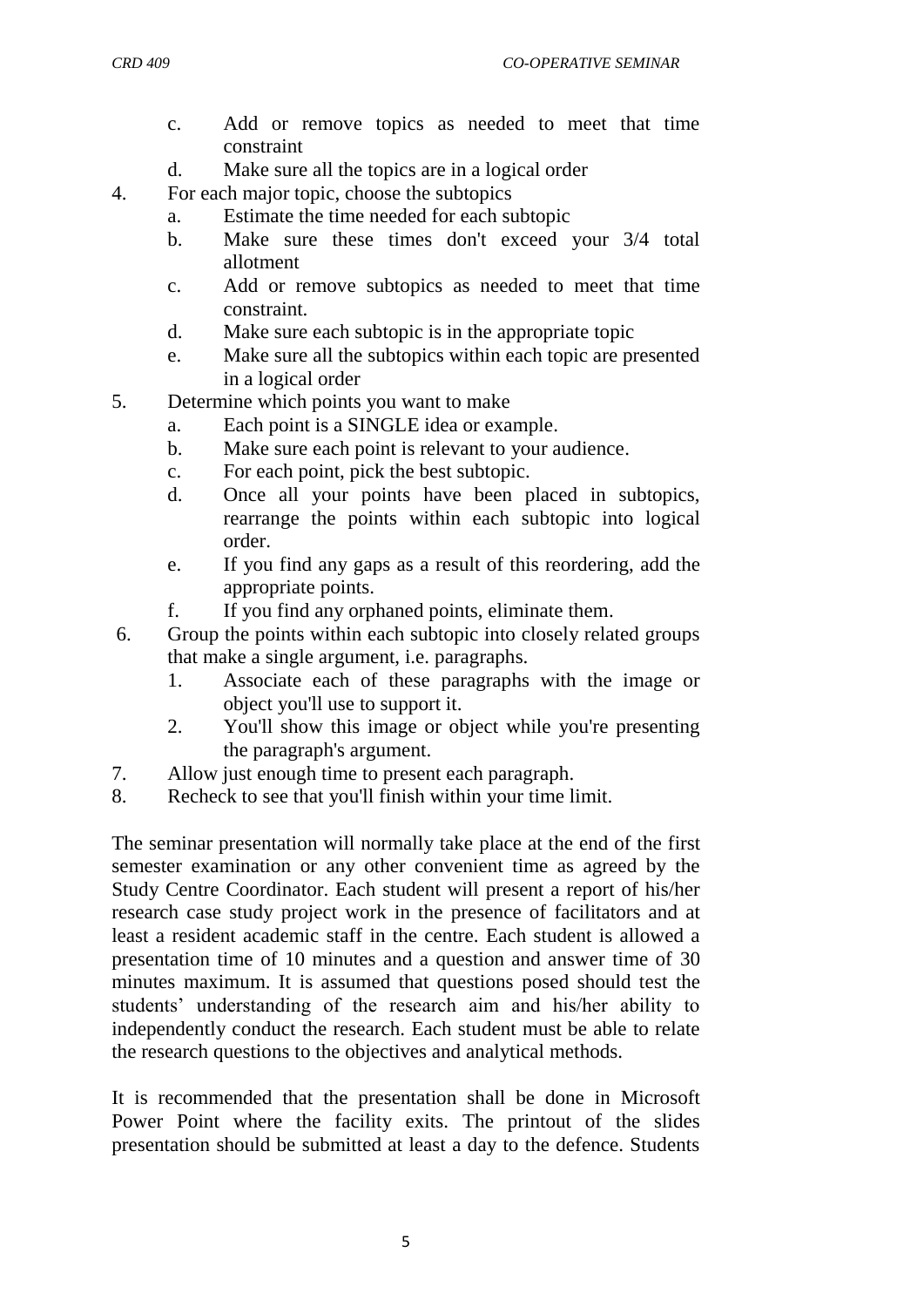are expected to arrange for all materials needed (generators, projectors, screen and laptop).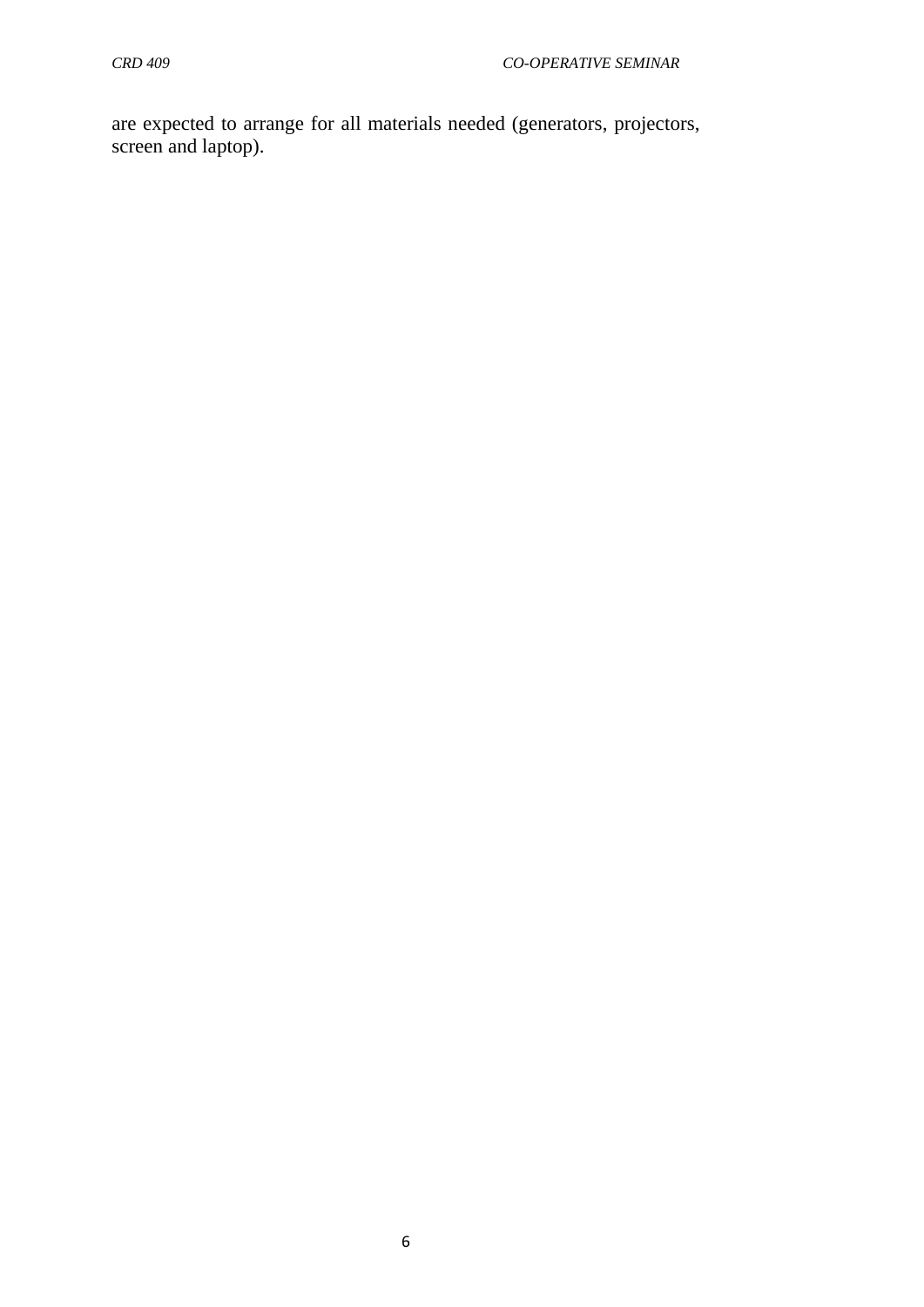

## **NATIONAL OPEN UNIVERSITY OF NIGERIA 14/16 AMADU BELLO WAY, VICTORIA ISLAND, LAGOS DEPARTMENT OF ENTREPRENEURIAL STUDIES FACULTY OF MANAGEMENT SCIENCES**

#### **ASSESSMENT SHEETCRD409 PROGRAMME: B.Sc. COOPERATIVE AND RURAL DEVELOPMENT COURSE CODE: CRD409 COURSE TITLE: COOPERATIVE SEMINAR CREDIT: 02**

#### **NAME OF CENTER:**

#### **…………………………………………………………… NAME OF STUDENT:**

**………………………………............................ MATRIC NO:** 

| S/N          | <b>Seminar presentation</b>      | <b>Max</b>   | <b>Facilitator</b> | Head/Coordinator,                   | <b>Remark</b> |
|--------------|----------------------------------|--------------|--------------------|-------------------------------------|---------------|
|              |                                  | <b>Score</b> | Score $(\% )$      | Hq Score $\left(\frac{6}{6}\right)$ |               |
|              |                                  | $(\%)$       |                    |                                     |               |
| I            | Content mastery:                 | 10           |                    |                                     |               |
|              | • Relevance and                  |              |                    |                                     |               |
|              | Comprehensiveness                |              |                    |                                     |               |
|              | • Correctness                    |              |                    |                                     |               |
| $\mathbf{I}$ | Comportment of the presenter     | 5            |                    |                                     |               |
| Ш            | • Confidence                     | 10           |                    |                                     |               |
|              | • Demonstration of boldness      |              |                    |                                     |               |
|              | to address the audience          |              |                    |                                     |               |
| IV           | • Response to questions •        | 10           |                    |                                     |               |
|              | Ease attending to audience's     |              |                    |                                     |               |
|              | questions and observation        |              |                    |                                     |               |
| $\mathbf V$  | <b>Communication- Correction</b> | 10           |                    |                                     |               |
|              | of grammer                       |              |                    |                                     |               |
|              | • Fluency and Simplicity         |              |                    |                                     |               |
| VI           | Dressing-Simplicity and          | 5            |                    |                                     |               |
|              | neatness                         |              |                    |                                     |               |
| VII          | Literature review                | 15           |                    |                                     |               |
|              | • Relevancy of cited works       |              |                    |                                     |               |
|              | • Comprehensiveness of the       |              |                    |                                     |               |
|              | review                           |              |                    |                                     |               |
|              | • Extensive of the sources –     |              |                    |                                     |               |
|              | textual, interact, journals,     |              |                    |                                     |               |
|              | government report etc.           |              |                    |                                     |               |